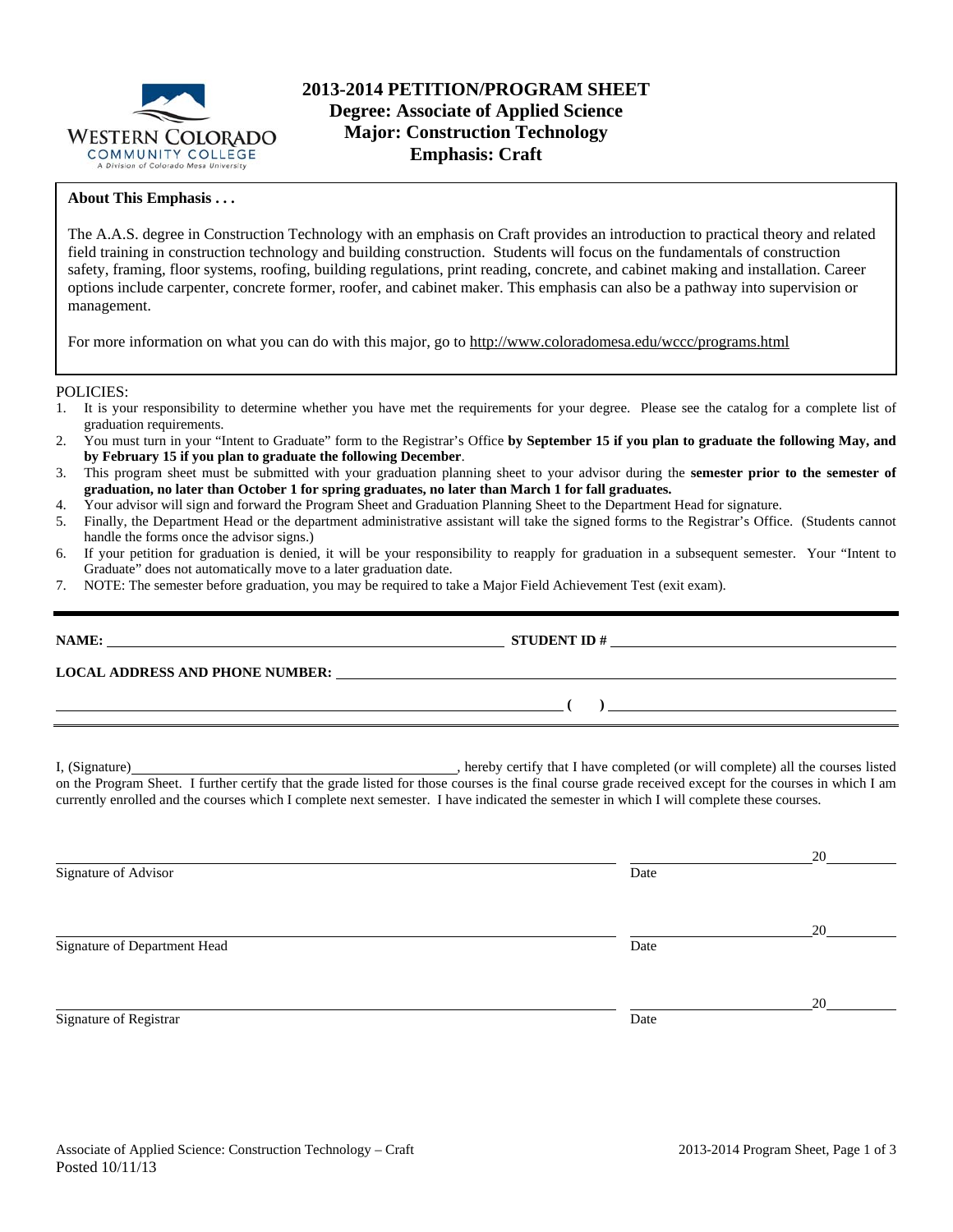#### **Students should work closely with a faculty advisor when selecting and scheduling courses prior to registration.**

Degree Requirements:

- 61 semester hours total (A minimum of 16 taken at CMU in no fewer than two semesters).
- 2.00 cumulative GPA or higher in all CMU coursework and "C" or better must be achieved in achieved in coursework toward major content area.
- Pre-collegiate courses (usually numbered below 100) cannot be used for graduation.
- A student must follow the CMU graduation requirements either from 1) the program sheet for the major in effect at the time the student officially declares a major; or 2) a program sheet for the major approved for a year subsequent to the year during which the student officially declares the major and is approved for the student by the department head. Because a program may have requirements specific to the degree, the student should check with the faculty advisor for additional criteria. It is the student's responsibility to be aware of, and follow, all requirements for the degree being pursued. Any exceptions or substitutions must be approved by the student's faculty advisor and Department Head.
- When filling out the program sheet a course can be used only once.
- See the "Undergraduate Graduation Requirements" in the catalog for additional graduation information.

**GENERAL EDUCATION REQUIREMENTS** (Minimum 15 semester hours) See the current catalog for a list of courses that fulfill the requirements below. If a course is on the general education list of options and a requirement for your major, you must use it to fulfill the major requirement and make a different selection within the general education requirement.

| Course No Title                                                                        |   | Sem.hrs Grade Term/Trns |
|----------------------------------------------------------------------------------------|---|-------------------------|
| <b>Communication</b> (6 semester hours)                                                |   |                         |
| <b>ENGL 111 English Composition</b>                                                    | 3 |                         |
| <b>ENGL 112 English Composition</b>                                                    | 3 |                         |
| $-OR-$                                                                                 |   |                         |
| ENGL 111 English Composition and                                                       | 3 |                         |
| SPCH 101 Interpersonal Communication or                                                | 3 |                         |
| SPCH 102 Speechmaking                                                                  | 3 |                         |
| <b>Mathematics: Minimum Math 107 Career Mathematics (Minimum 3)</b><br>semester hours) |   |                         |
| $\mathbf{r}$ . $\mathbf{r}$ .<br>$\cdots$                                              |   |                         |

**Social Sciences, Natural Science, Fine Arts or Humanities or Natural Science or Selected Applied Studies Courses\*** (Minimum 6 semester hours)

\*Please see your advisor for requirements specific to this program.

#### **Electives List**

CADT 106 and above Computer Aided Design (3) CHEM 121/L Principles of Chemistry – GTSC1 (4) / Lab (1) MATH 130 Trigonometry (3) ACCT 201 Principles of Financial Accounting (3) BUGB 351 Business Law 1 (3) BUGB 352 Business Law 2 (3) STAT 200 Probability and Statistics (3)

| Course No Title |                                          |  | Sem.hrs Grade Term/Trns |
|-----------------|------------------------------------------|--|-------------------------|
|                 |                                          |  |                         |
|                 |                                          |  |                         |
|                 |                                          |  |                         |
|                 | <b>OTHER LOWER DIVISION REQUIREMENTS</b> |  |                         |
|                 | <b>Wellness</b> (2 semester hours)       |  |                         |
|                 | KINE 100 Health and Wellness             |  |                         |

#### **ASSOCIATE OF APPLIED SCIENCE: CONSTRUCTION TECHNOLOGY – CRAFT COURSE REQUIREMENTS** (44 semester hours)

KINA  $1 \qquad \qquad$   $1 \qquad \qquad$ 

| <b>Core Classes</b> |                                                        |                |  |
|---------------------|--------------------------------------------------------|----------------|--|
| <b>CONC 100</b>     | Introduction to the Trades                             | 1              |  |
| <b>CONC 101</b>     | <b>Construction Safety and</b>                         |                |  |
|                     | Regulations                                            | 3              |  |
| <b>CONC 102</b>     | <b>Electrical Safety</b>                               | 1              |  |
| <b>CONC 103</b>     | <b>Rigging Safety Basic</b>                            | 1              |  |
| CONC <sub>104</sub> | Architectural/Civil                                    |                |  |
|                     | Print Reading                                          | 2              |  |
| CONC <sub>120</sub> | <b>General Construction Framing</b>                    | $\overline{c}$ |  |
| <b>CONC 121</b>     | <b>Floor Framing</b>                                   | $\overline{2}$ |  |
| <b>CONC 122</b>     | Wall and Ceiling Framing                               | $\overline{c}$ |  |
| <b>CONC 125</b>     | Roof Framing, Material and                             |                |  |
|                     | Methods                                                | $\overline{c}$ |  |
| <b>CONC 130</b>     | <b>Windows and Exterior Doors</b>                      | $\overline{2}$ |  |
| <b>CONC 131</b>     | <b>Exterior Trim</b>                                   | 1              |  |
| CONC <sub>140</sub> | <b>Stair Construction/Layout</b>                       | $\overline{2}$ |  |
| <b>CONC 147</b>     | General Interior Finishes and                          |                |  |
|                     | Trim                                                   | $\overline{c}$ |  |
| CONC <sub>201</sub> | Building Permits, Codes, and                           |                |  |
|                     | Ethics                                                 | 1              |  |
| <b>CONC 202</b>     | Intro to Concrete Materials                            | 1              |  |
| <b>CONC 203</b>     | Concrete Placing & Finishing                           | 2              |  |
| <b>CONC 205</b>     | Job Site Layout & Measuring                            | $\overline{c}$ |  |
| <b>CONC 215</b>     | Form and Foundation Systems                            | $\mathfrak{D}$ |  |
| <b>CONC 235</b>     | Thermal and Moisture Methods                           |                |  |
|                     | and Materials                                          | 1              |  |
| <b>CONC 253</b>     | Cabinets/Countertop                                    | 3              |  |
|                     | <b>Electives</b> (9 credit hours) from the list below. |                |  |
|                     |                                                        |                |  |
|                     |                                                        |                |  |
|                     |                                                        |                |  |
|                     |                                                        |                |  |

\_\_\_\_\_\_ \_\_\_\_ \_\_\_\_\_\_\_\_\_\_\_\_\_\_\_\_\_\_\_\_\_\_\_\_ \_\_\_\_ \_\_\_\_\_ \_\_\_\_\_\_\_\_

MARK 231 Principles of Marketing (3) PHYS 111/L General Physics – GTSC1 (4) / Lab (1) MANG 201 Principles of Management (3) MANG 371 Human Resource Management (3) CISB 101 Business Information Technology (3) CONC 270 Practical Applications (4) FLAS 111 First Year Spanish I (3)

\*\*This program has an articulation agreement with the B.S. in Construction Management program. For more information, contact an academic advisor.